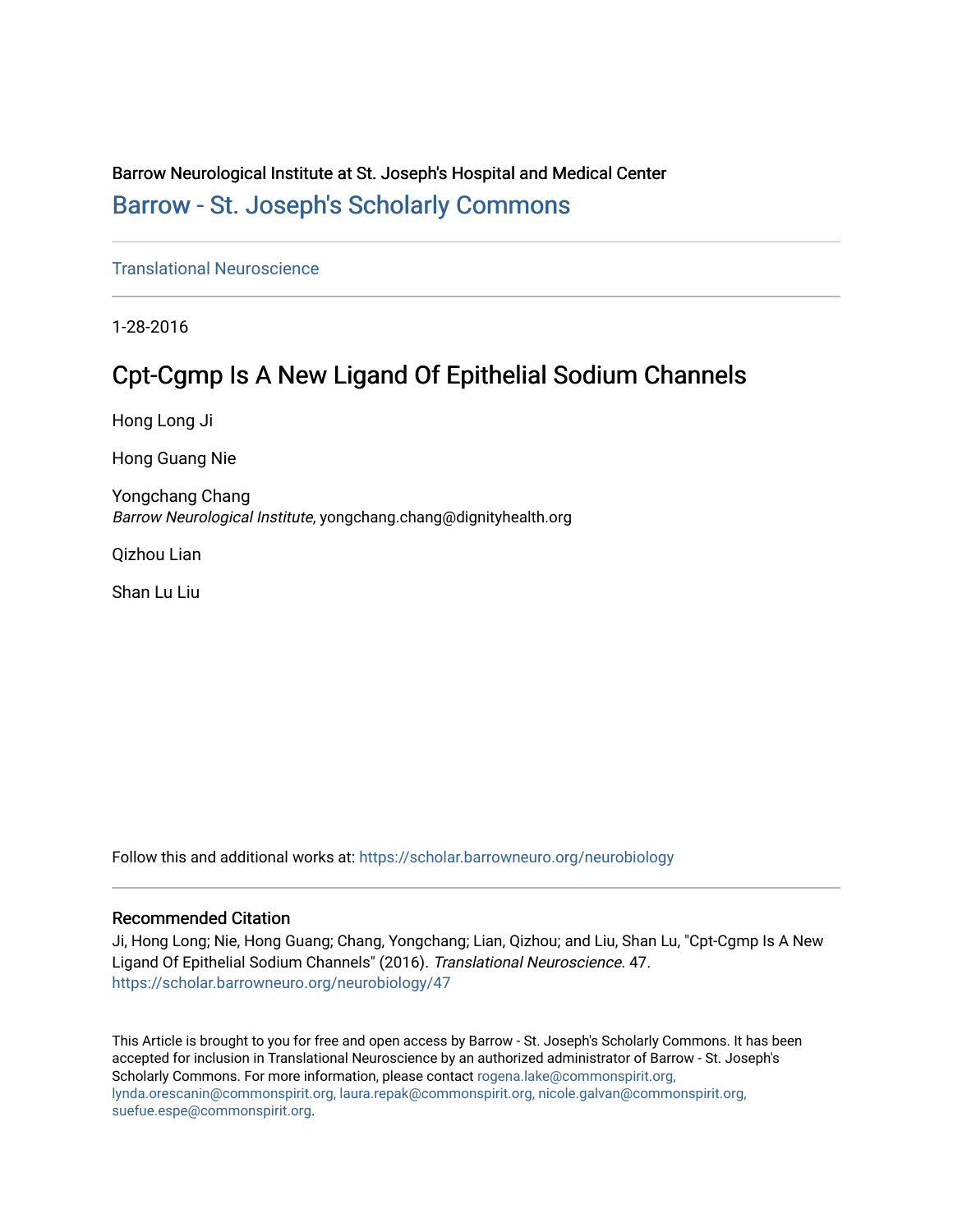

Review

# *International Journal of Biological Sciences*

2016; 12(4): 359-366. doi: 10.7150/ijbs.13764

# CPT-cGMP Is A New Ligand of Epithelial Sodium **Channels**

Hong-Long Ji<sup>1⊠</sup>, Hong-Guang Nie<sup>2</sup>, Yongchang Chang<sup>3</sup>, Qizhou Lian<sup>4</sup>, Shan-Lu Liu<sup>5</sup>

1. Department of Cellular and Molecular Biology, University of Texas Health Science Center at Tyler, Tyler, Texas 75708, USA.

2. Institute of Metabolic Disease Research and Drug Development, China Medical University, Shenyang 110001, China.

3. Barrow Neurological Institute, St Joseph's Hospital and Medical Center, Phoenix, Arizona, 85013, USA.

4. Department of Medicine, Li Ka Shing Faculty of Medicine, The University of Hong Kong, Hong Kong, China.

5. Department of Molecular Microbiology and Immunology, Bond Life Sciences Center, University of Missouri, Columbia, MO 65211, USA.

 Corresponding author: Hong-Long (James) Ji, 11937 US Highway 271, 604 BMR, Tyler, TX 75708-3154. E-mail: james.ji@uthct.edu. Telephone: 903-877-7418. Fax: 903-877-5438.

© Ivyspring International Publisher. Reproduction is permitted for personal, noncommercial use, provided that the article is in whole, unmodified, and properly cited. See http://ivyspring.com/terms for terms and conditions.

Received: 2015.09.05; Accepted: 2015.11.11; Published: 2016.01.28

#### **Abstract**

Epithelial sodium channels (ENaC) are localized at the apical membrane of the epithelium, and are responsible for salt and fluid reabsorption. Renal ENaC takes up salt, thereby controlling salt content in serum. Loss-of-function ENaC mutations lead to low blood pressure due to salt-wasting, while gain-of-function mutations cause impaired sodium excretion and subsequent hypertension as well as hypokalemia. ENaC activity is regulated by intracellular and extracellular signals, including hormones, neurotransmitters, protein kinases, and small compounds. Cyclic nucleotides are broadly involved in stimulating protein kinase A and protein kinase G signaling pathways, and, surprisingly, also appear to have a role in regulating ENaC. Increasing evidence suggests that the cGMP analog, CPT-cGMP, activates αβγ-ENaC activity reversibly through an extracellular pathway in a dose-dependent manner. Furthermore, the parachlorophenylthio moiety and ribose 2'-hydroxy group of CPT-cGMP are essential for facilitating the opening of ENaC channels by this compound. Serving as an extracellular ligand, CPT-cGMP eliminates sodium self-inhibition, which is a novel mechanism for stimulating salt reabsorption in parallel to the traditional NO/cGMP/PKG signal pathway. In conclusion, ENaC may be a druggable target for CPT-cGMP, leading to treatments for kidney malfunctions in salt reabsorption.

Key words: amiloride-sensitive sodium channel; cyclic guanosine nucleotides; molecular docking; lung edema.

## **Introduction**

Cyclic guanosine monophosphates (cGMP) are important cyclic nucleotides, playing a critical role in signal transduction in many different organisms<sup>1</sup>. Signal transduction in eukaryotic cells is essential for moderating the transmission of information through the cell membrane, and as a second messenger, cGMP regulates numerous essential processes in cells by amplifying external signals, for example, from hormones and neurotransmitters. Cytosolic cGMP binds to cyclic nucleotide-gated ion channels $1/2$  and phosphorylates protein kinase G (PKG) directly3-5.

Amiloride-sensitive epithelial sodium channels (ENaC) behave as ligand-gated channels, similar to several other members of the ENaC/degenerin fami- $\rm 1y<sup>6</sup>$ . In the late part of the renal distal convoluted

tubule, sodium is predominately reabsorbed via the electrogenic amiloride-sensitive ENaC. In the connecting tube, and the collecting duct, ENaC is the only pathway for retaining salt, and ENaC controls renal sodium excretion and provides the driving force for potassium secretion through the renal outer medullary potassium channel7. Loss-of-function ENaC genetic variants lead to low blood pressure, while gain-of-function mutants have been identified in Liddle's syndrome, which is characterized by increased ENaC abundance, augmented opening time, and consequent salt retention, and eventually volume-expended hypertension<sup>8</sup>. An autosomal recessive form of pseudohypoaldosteronism type 1 is caused by mutations in ENaC, with usually severe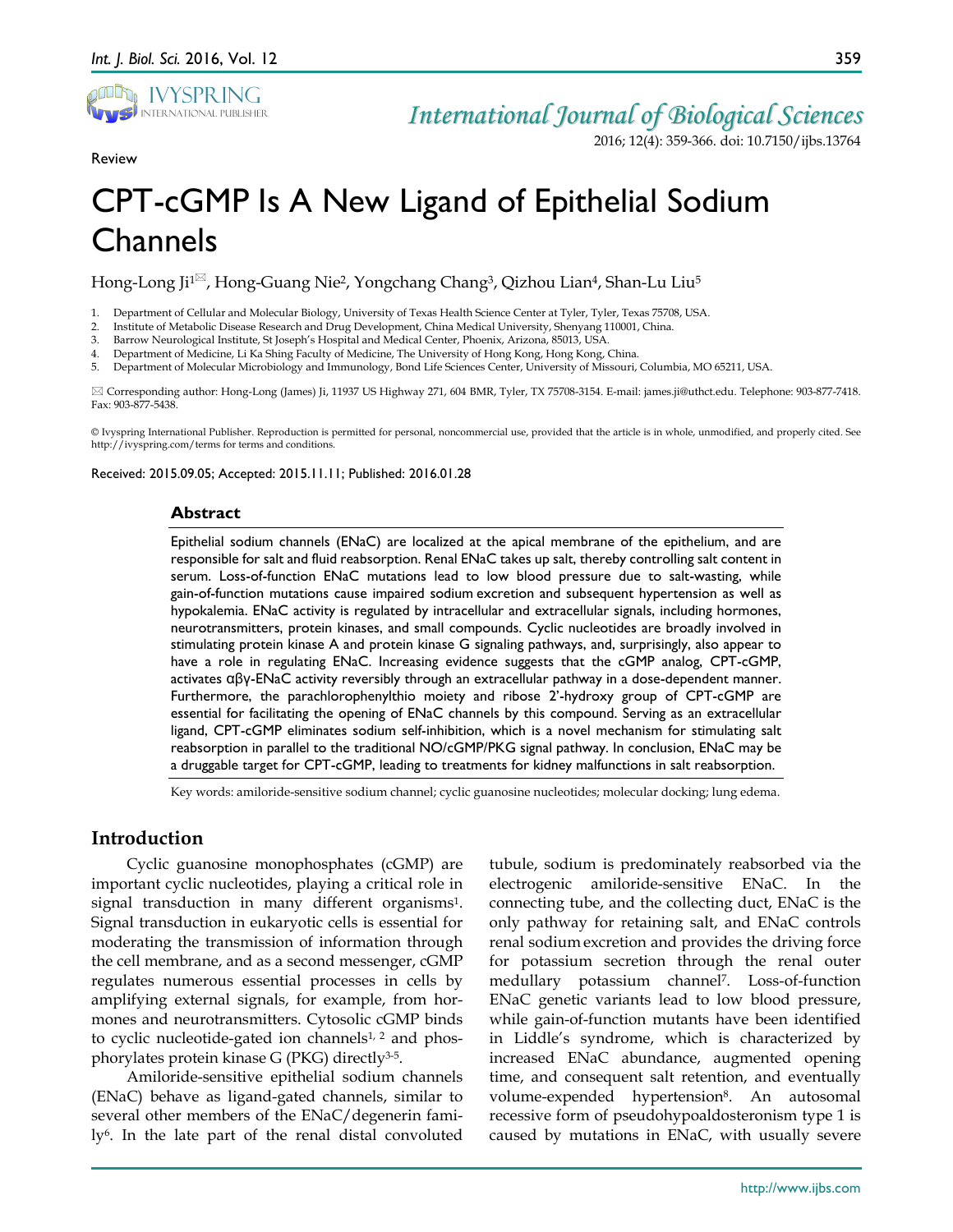and persisting multiorgan symptoms 9.

Five ENaC subunits have been cloned to date, namely  $\alpha$ -,  $\beta$ -,  $\gamma$ -,  $\delta$ -, and ε-ENaC. Among them, the βand γ-subunits regulate the channel activity of the 'self-conducting' α-, δ-, and ε-ENaC subunits when heterologously expressed in oocytes and cell lines  $10-12$ . Luminal impermeable reagents and hormones have been confirmed to regulate ENaC in lung, kidney, and colon, and ENaC is regulated by a spectrum of protein kinases, such as PKG and protein kinase A (PKA) 13-15. However, our understanding of the cellular and molecular mechanisms by which cGMP regulates ENaC is incomplete.

## **Regulation of Epithelial Sodium Channels by CPT-cGMP**

Cyclic GMP is one of the most prominent nucleotides in eukaryotic cells. Guanylyl cyclases elevate cell cGMP levels, which regulate complex signaling cascades through immediate downstream effectors, cGMP-dependent protein kinases, and cyclic nucleotide-gated ion channels 1. CPT-cGMP is a derivative analog of parental cGMP, and has long been used for studying the NO/cGMP/PKG cascade 16, 17. Regulation of epithelial sodium channels by CPT-cGMP and its cAMP analog is summarized in Table 1. Species- and culture-dependence of ENaC properties, and the strategies used for elevating cell cGMP content, including nitric oxide (NO) donors and PKG isoform-specific cGMP analogs, may contribute to these divergent observations.

## **Cyclic GMP/PKGII pathway**

To date, three PKG isoforms have been isolated, namely, PKGI-α, PKGI-β, and PKGII 18. Accumulating evidence from genetically engineered animals suggests that cardiovascular phenotypes are predominant with the PKGI knockout, while PKGII deficiency leads to dysfunction in epithelial tissues [19, 20]. Our results using Ussing chamber and voltage clamp techniques showed that 8-pCPT-cGMP increased the amiloride-sensitive short-circuit current across H441 cell monolayers and also increased heterologously expressed αβγδ-ENaC activity in a dose-dependent manner, most probably through the stimulation of PKGII enzymatic activity and subsequent activation of channel function <sup>15</sup> (Figure 1). A carton briefly showed the interaction of cGMP and ENaC (Figure 2). Recent studies showed that PKG-interacting proteins mediate cellular targeting of PKG isoforms by interacting with their leucine zipper domains, and that protein recognition is mediated through surface charge interactions 19.

## **Extracellular ligand pathway**

In sharp contrast to the native ENaC, heterologously expressed αβγ-ENaC in oocytes has been considered to be cAMP/PKA-independent, particularly for acute regulation. The cell-permeable PKGII isoform-specific activator, 8-pCPT-cGMP, acutely stimulates human, rat, and mouse αβγ-ENaC reversibly. Furthermore, intraoocyte domains of ENaC subunits and traditional soluble protein kinases may not be targets of this compound <sup>20</sup>. A critical extracellular domain has recently been identified as the 8-CPT-cAMP binding site 21, indicating that 8-CPT-cAMP is an extracellular ligand for ENaC 6, 21. Moreover, 8-CPT-cAMP can stimulate δβγ-ENaC up to approximately 3-fold, and  $αβγ$ -ENaC by 2-fold <sup>14</sup>. Co-expression of δ-ENaC with αβγ channels conferred CPT-cAMP-mediated activation with an  $EC_{50}$  (concentration for 50% of maximal effect) value of 30 μM, similar to that for αβγ channels (49 μM) <sup>22</sup>.

**Table 1.** Regulation of sodium channel activity by nucleotides.

| Nucleotides | Concentration      | Models                                                 | Effects                                  | Ref.       |
|-------------|--------------------|--------------------------------------------------------|------------------------------------------|------------|
| CPT-cGMP*   | $1 \mu M$          | Xenopus 2F3 cells                                      | Increase in Isc                          | 62         |
|             | $400 \mu M$        | Rat ATII cells                                         | No change in Isc                         | 63         |
|             | $2 \text{ mM}$     | Rat bronchioalveolar epithelial cells                  | Increase in Isc/ <sup>22</sup> Na influx | 64, 65     |
|             | $100 \mu M$        | Rat ATII cells                                         | Increase in whole cell activity          | 66         |
|             | 4 mM               | Human A549 cells                                       | Increase in whole cell activity          | 67         |
|             | $10 \mu M$         | Frog urinary bladder epithelium                        | Increase in single channel activity      | 68, 69     |
|             | $0.1 - 1000 \mu M$ | Heterologous human $\alpha\beta\gamma$ ENaC in oocytes | Increase in whole cell activity          | 16         |
|             | $0.5 \text{ mM}$   | Human lung lobes                                       | Increase in alveolar fluid clearance     | 24         |
|             | $0.2 \text{ mM}$   | Mouse pleural tissues                                  | Increase in Isc                          | 15         |
|             | $1 \text{ mM}$     | Rat ATII cells                                         | Decrease in single channel activity      | 56         |
|             | $100 \mu M$        | Human A549 cells                                       | Decrease in whole cell activity          | 70         |
| CPT-cAMP    | $100 \mu M$        | <b>MDCK</b> cells                                      | Increase in Isc                          |            |
|             | $40 \mu M$         | Liddle's disease lymphocytes                           | Increase in whole cell activity          | 71         |
|             | $200 \mu M$        | Heterologous human $\alpha\beta$ ENaC in oocytes       | Increase in whole cell activity          | 14, 21, 72 |
|             | $100 \mu M$        | BeWo cells                                             | Increase in whole cell activity          | 73         |

\*Abbreviations: ATII, alveolar type II epithelial; MDCK, Madin-Darby canine kidney; Isc, short-circuit current; CPT-cAMP, 8-pCPT-cAMP-Na; CPT-cGMP, 8-pCPT-cGMP-Na.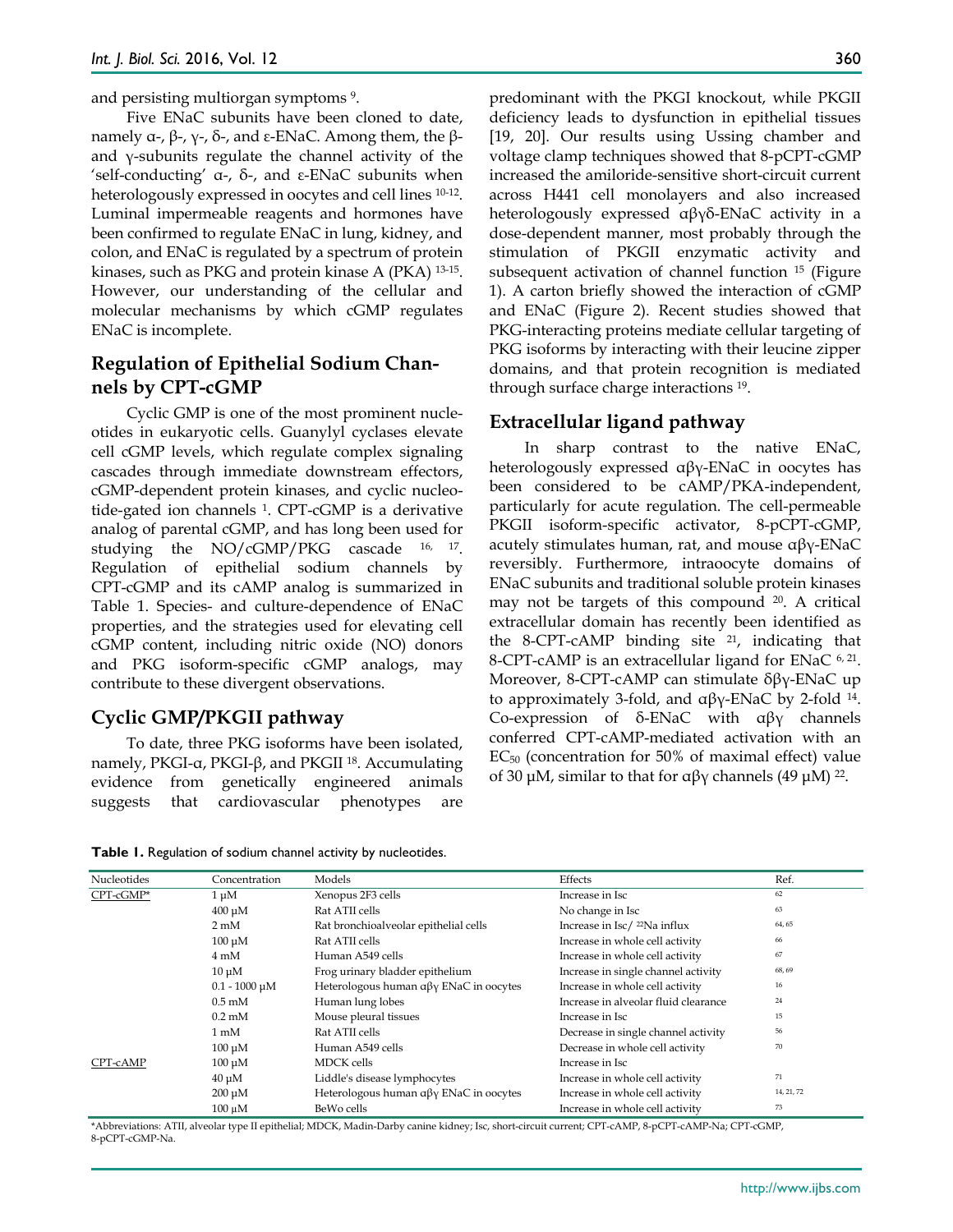

**Figure 1.** Stimulation of heterologously expressed human ENaCs in Xenopus oocytes by cGMP. A: Representative current trace recorded at +40 mV and −100 mV. Oocytes were perfused with 8-pCPT-cGMP ranging from 1 μM to 1 mM, as indicated by arrows. Amiloride was added to the bath before the recordings were terminated. B: Dose-response curve. The average cGMP-activated current fraction in the presence of cGMP (ΔI) was normalized to the maximal cGMP-elevated current (ΔImax) and plotted as a function of cGMP concentration. Dashed lines and the EC<sub>50</sub> value were derived by fitting the raw data with the Hill equation. n=9. C: Average amiloride-sensitive (AS) αβγδ ENaC currents before (control) and after cGMP perfusion. Holding potential, −100 mV. n=10. Figure reprinted from <sup>15</sup>, and used with permission.



**Figure 2.** Extracellular and intracellular mechanisms for CPT-cGMP or CPT-cAMP to activate ENaC. These cell permeable compounds, when applied in vivo or in vitro, will stimulates ENaC activity by both acting as an external ligand to release self-inhibition and as a cytosolic signal molecule to phosphorylate cGKII that subsequently activates ENaC.

#### **Relieving external sodium self-inhibition**

External sodium self-inhibition is an intrinsic feature of ENaC. A rapidly increase in extracellular sodium ions to a physiological concentration (150 mM for mammals and 100mM for amphibians) generates a maximal peak current in seconds, and then the permeability of ENaC to Na+ ions is gradually reduced to a relatively stable level with a current level of approximately half of the maximal value. This phenomenon is called extracellular sodium self-inhibition of ENaC activity. It differs from the down-regulation of ENaC activity by slowly accumulating intracellular Na<sup>+</sup> content in a feedback manner. External Na<sup>+</sup> self-inhibition is a crucial mechanism to limit overwhelming salt absorption to prevent a quick raise in epithelial cell volume and blood pressure. It maintains salt and fluid homeostasis at the luminal surface of the respiratory system to keep normal cilia beating in the airways, hyperpolarize apical membrane, and finely adjust fluid volume to host leukocytes and physiological regulators as the forefront battle against noxious aspirated insults 22.

Our previous studies showed that external CPT-cAMP stimulated human, but not rat and murine, αβγ-ENaC in a dose-dependent and external sodium concentration-dependent fashion 14. ENaC mutations that abolished self-inhibition ( $β Δ V348$  and γH233R) almost completely eliminated CPT-cAMP mediated activation. In contrast, mutations that both enhanced self-inhibition and elevated CPT-cAMP sensitivity increased the stimulating effects of the compound. Our above data confirmed that CPT-cAMP acts as a ligand to regulate heterologous ENaC by relieving self-inhibition. Edelheit et al 23 studied alanine mutations in 17 conserved charged residues of ENaC and found that these residues are involved in conformational changes that lead to channel constriction and to the sodium self-inhibition response upon sodium ion flooding. Similarly, our recent data showed that elimination of self-inhibition of αβγ-ENaC may be a novel mechanism for CPT-cGMP to stimulate salt reabsorption in the human epithelium (Figure 3) 24.

## **Moiety specificity for CPT-cGMP serving as an ENaC ligand**

CPT-cGMP, an analog of CPT-cAMP, was capable of activating ENaC in the identical manner in cell-free outside-out patches 16. Both point mutations of the putative consensus PKG phosphorylation sites and truncation of entire cytosolic NH2- and COOH-terminal tails of ENaC did not alter the response to CPT-cGMP. The ENaC activity was activated to the same extent by CPT-cGMP in cells in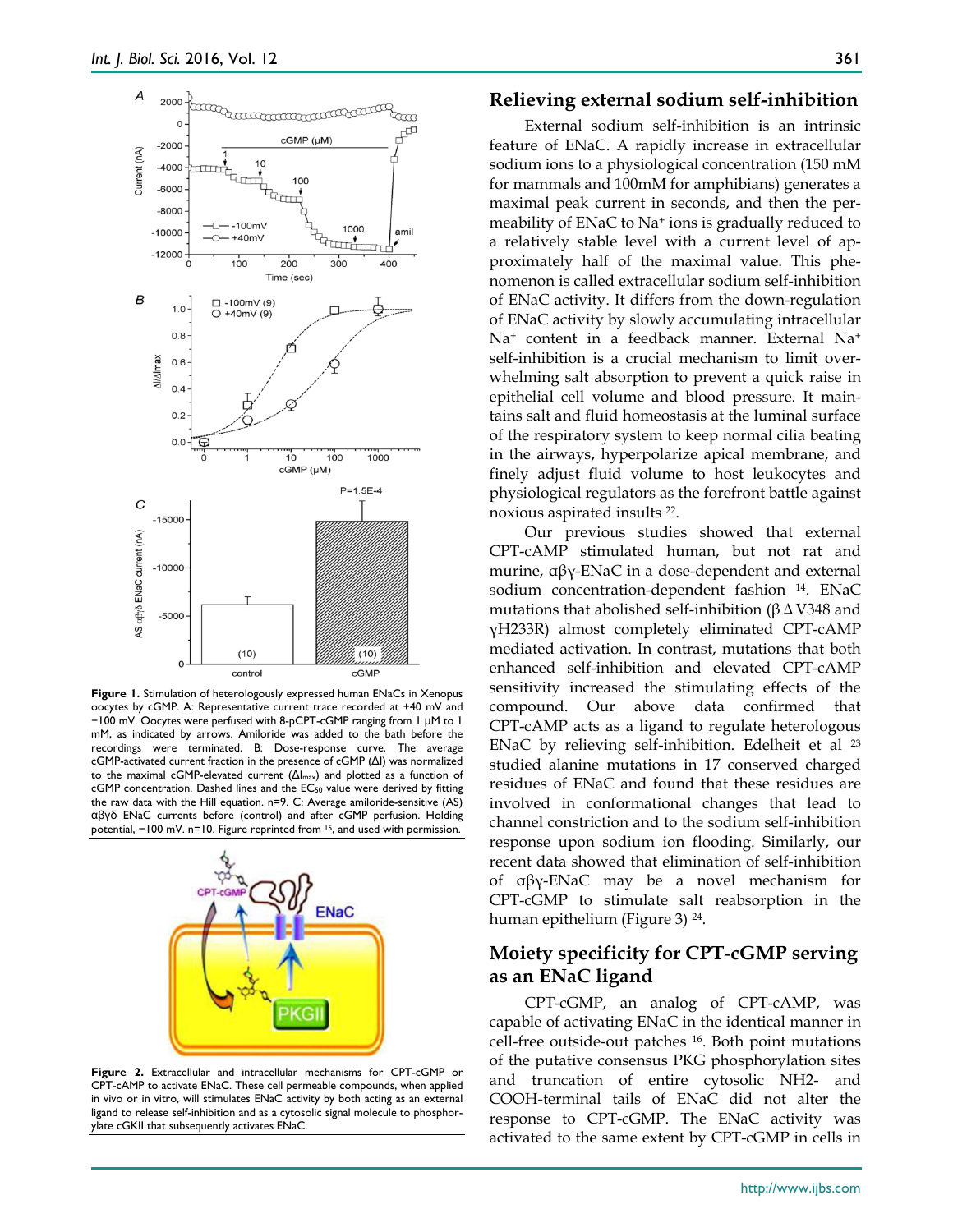which PKGII expression was knocked down using small interfering RNA. As we demonstrated, the parachlorophenylthio moiety and ribose 2'-hydroxy group of CPT-cGMP are crucial for activating ENaC 16, and CPT-cGMP may serve as a novel ENaC ligand in addition to activating the PKG signal. The strict requirement for both parachlorophenylthio and the ribose 2'-hydroxy groups helps to clarify the basis for the inconsistent results observed with the regulation of ENaC by a variety of cGMP analogs (Figure 4).



**Figure 3.** CPT-cGMP modifies self-inhibition of αβγ ENaC in oocytes. Self-inhibition was initiated by fast switching the low sodium bath solution (1 mM sodium) to regular ND96 medium (96 mM sodium). A: Whole-cell current trace digitized at -60 mV. CPT-cGMP (0.2 mM) was added after the first three sweeps and washed out for the last three sweeps. B: Normalized and averaged currents; \*P < 0.05 and \*\*P < 0.01 versus the first sweep. C: Comparison of CPT-cGMP on self-inhibition of αβγ and δβγ ENaC channels. Paired traces were recorded before and after application of CPT-cGMP, n=9. Figure reprinted from 24, and used with permission.



**Figure 4.** Domain-dependence of CPT-cGMP and CPT-cAMP analogs. A: Modified positions are shown for 8-pCPT-cGMP and 8-CPT-cAMP. B: The responses of human αβγ-ENaC to these compounds (0.2 mM) were compared: 8-pCPTcGMP, (CPT-cGMP); 8-CPT-cAMP, (CPT-cAMP); 2-aminophenylthiocGMP, (APT-cGMP); 8-pCPT-methylated ribose 2'-hydroxy (2'-O-Me)-cGMP (CPT-2'OMe-cGMP); Sp-8-Br-cGMP, (Br-cGMP); 8-CPT-2'-O-Me-cAMP, (CPT-2'OMe-cAMP), 4-chlorothiolphenol, (CPT); a mixture of CPT and KOH, (CPT+OH). The normalized currents before and after application of these compounds were compared with that of the standard cGMP molecule (Std cGMP). \*\*P < 0.01, \*P < 0.05. Numbers in parentheses are the number of oocytes examined for each group. Figure reprinted from 16, and used with permission.

## **CPT-cGMP ligand docking to ENaC**

In our previous experiment, we constructed mutants abolishing (βV348 and γH233R), or augmenting (αY458A and γM432G), ENaC self-inhibition <sup>14, 24</sup>. The mutations eliminating self-inhibition resulted in a loss of response to CPT-cGMP, whereas those enhancing self-inhibition facilitated the stimulatory effects of this compound. Figure 5 shows the potential binding sites for the CPT-cGMP ligand in ENaC domains that are crucial for self-inhibition. βV348 is located in the center of the palm region of the subunit, and γH233 is located in the vicinity of the putative binding site for protons. These domains potentially directly or allosterically interact with CPT-cGMP.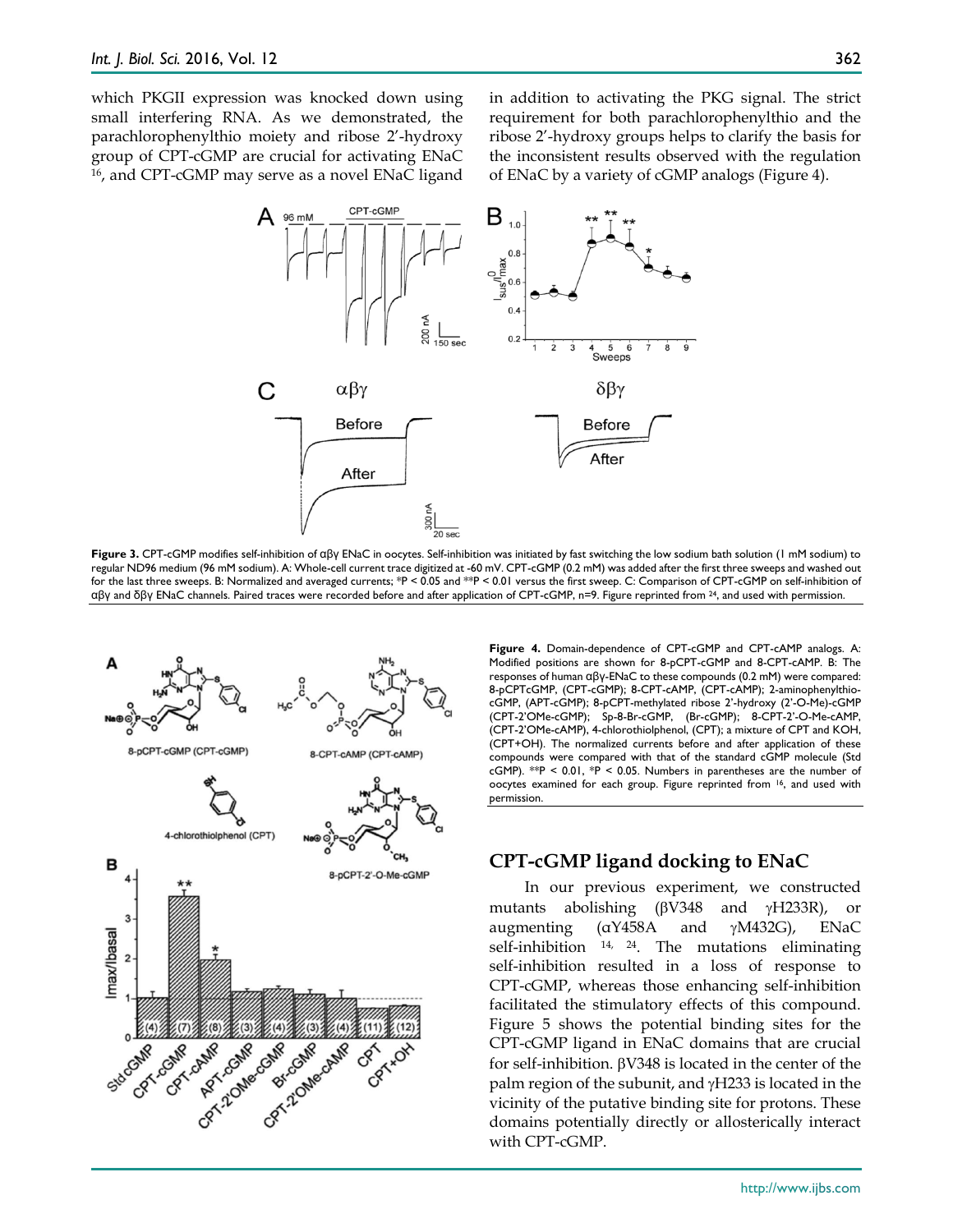

**Figure 5.** Homology model of trimeric human αβγ ENaC. The subunits are color-coded as follows: α, grey (back, center); β, cyan (front, right); γ, red (front, left). A: Side view of the entire trimer. Two dashed grey lines indicate the plasma membrane. The locations of the mutations γH233 and βV348 are marked by yellow boxes. B: Close-up view, showing the location of βV348. Note that βV348 is located in the center of the palm region of the subunit, and its downstream residues extend to the wrist region of the subunit that seems to be important in the coupling between extracellular domains to the pore region. Thus, deletion of βV348 may change the position and orientation of the downstream residues. γH233 is located in the vicinity of the putative binding site for protons. Since 8-CPT-cGMP is much larger than a proton, its binding site may include the H233 residue.

## **Self-Inhibition as a Therapeutic Mechanism**

#### **Reagents able to release self-inhibition**

Previous results suggested that external  $Zn^{2+}$ rapidly and reversibly activates ENaC in a dose-dependent manner by relieving the channel from sodium self-inhibition25. In addition to Zn, extracellular chloride 26, temperature27, 28, halogenated gases 27-29, sulfhydryl group-modifying reagents (e.g., p-chloromercuriphenylsulfonate, pCMPS and p-chloromercuribenzoate, pCMB) 30, p-chloromercuribenzoate benzimidazolylguanidine 30-33, protons  $26$ , cupper  $34$ , and proteases  $28, 35, 36$  are also proposed to modulate ENaC-gating by relieving sodium self-inhibition. A classic earlier review summarized most of these reagents<sup>27,37,38</sup>. Non-cleaved channels have a low intrinsic open probability that may reflect enhanced channel inhibition by external sodium, and cleavage at a minimum of two sites within the α- or γ-ENaC subunits is required to activate the channel, presumably by releasing inhibitory fragments 39. The extent of ENaC proteolysis is dependent on channel residency time at the plasma membrane, as well as on the balance between levels of expression of proteases that activate epithelial sodium channels and inhibitors of these proteases. For example, furin cleavage of ENaC subunits activates the channels by relieving sodium self-inhibition, and this activation requires that the α-ENaC subunit be cleaved twice35.

## **Specific domains/sites changing self-inhibition**

His(88) and Asp(516) of the γ subunit play a role in the Zn<sup>2+</sup>-regulating sodium self-inhibition mentioned above. Recent studies showed that palmitoylation of the  $\gamma$  subunit activates ENaC by increasing the open probability of the channels 40. ENaC mutants with the mutations γC33A, γC41A, or γC33A/C41A have significantly enhanced sodium self-inhibition and reduced open probability compared with wild type ENaCs, suggesting that ENaC palmitoylation is an important post-translational mechanism of channel regulation. Exon 11 within the human  $\alpha$ ,  $\beta$ , and γ ENaC genes encodes structurally homologous yet functionally diverse domains,

and exon 11 in the α-subunit encodes a module that regulates channel gating 41.

In contrast to the other mutations, γL511Q largely eliminated the sodium self-inhibition response, reflecting a down-regulation of ENaC open probability by extracellular sodium  $42$ . γL511Q is a gain-of-function human ENaC variant and it enhances ENaC activity by increasing channel open probability and dampens channel regulation by extracellular sodium and proteases 42.

#### **Therapeutic effects of targeting self-inhibition**

Renal handling of sodium and water is abnormal in chronic kidney diseases. Filtrated sodium is reabsorbed from the glomerular filtrate, and potassium is secreted through a tight epithelium in the kidney. Sodium crosses the apical membrane and enters the epithelial cell through the ion-selective ENaC 43. ENaC is responsible for the reabsorption of sodium through the apical membrane of the connecting tubule and the collecting duct, and plays a key role in controlling sodium balance, extracellular fluid volume, and blood pressure <sup>44</sup>. Regulated epithelial sodium channel proteolysis has been observed in rat kidney and in human airway epithelia. Pseudohypoaldosteronism type 1 is a monogenic disorder of mineralocorticoid resistance characterized by salt-wasting, hyperkalemia, high aldosterone levels, and failure to thrive 45. An autosomal recessive form of pseudohypoaldosteronism type 1 is caused by mutations in ENaC, and is usually associated with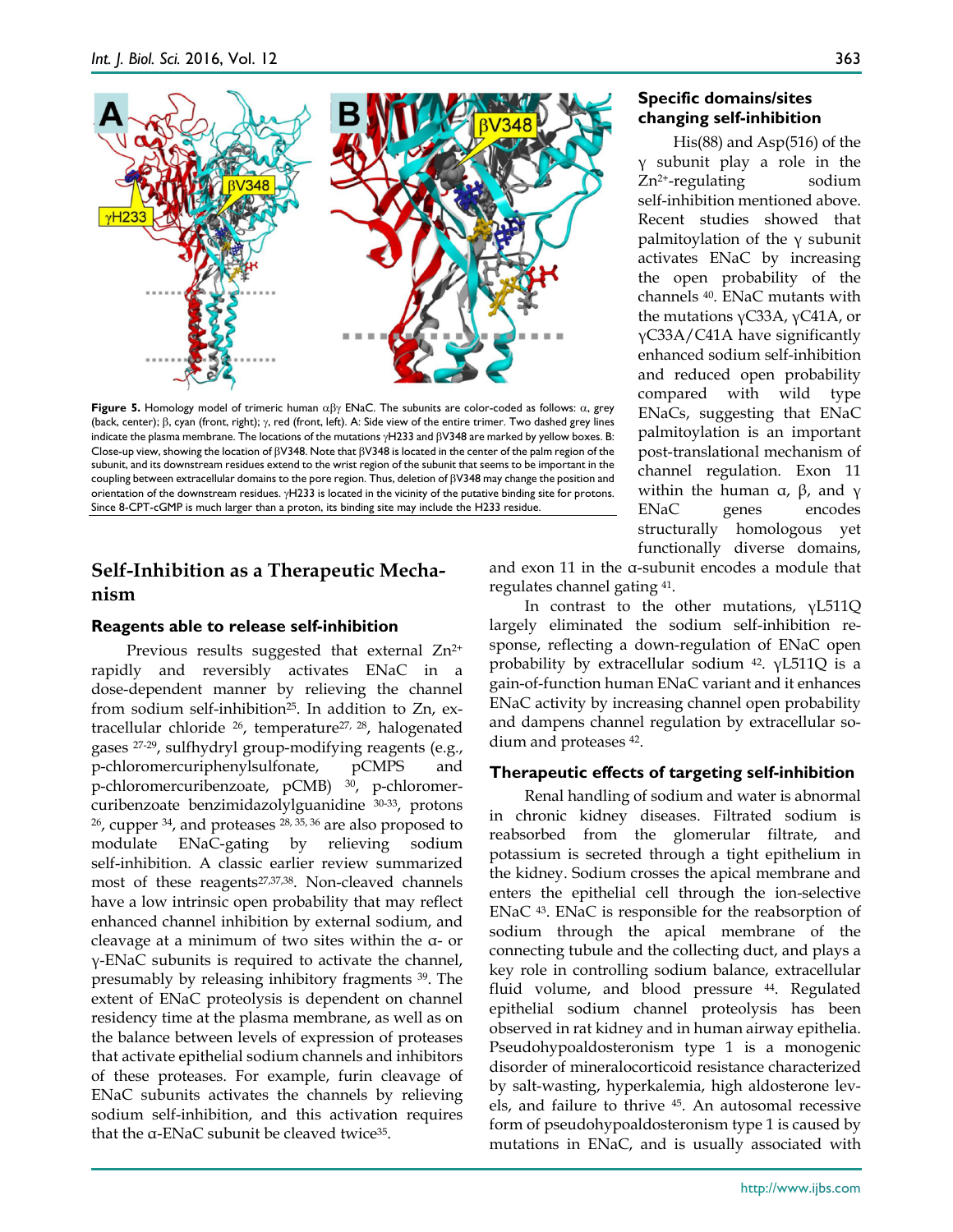severe and persisting multiorgan symptoms. The relief of self-inhibition by CPT-cAMP contributes to the acute effects, in addition to the well-known cAMP-PKA signal pathway 14. In fact, the clinical relevance of the abnormal regulation of ENaC by CPT-cAMP has been implicated in the upregulation of ENaC in autosomal recessive pseudohypoaldosteronism type 1 46.

Another distressed transapical sodium transport occurs in injured lungs, for example, acute lung injury (ALI) and acute respiratory distress syndrome (ARDS) (please see classical reviewes 47-51). Apical ENaC contributes to up to 60% of transepithelial sodium transport in mammalian lungs under physiological conditions. This critical process is sensitive to aspirated pollutants, allergens, pathogens, and bacterial endotoxins. In addition to increased leaking through alveolar microvascular endothelium (indirect ALI), lung edema ususally results from reduced edema fluid resolution via ENaC (direct ALI). ENaC is a promising target for developing new therapeutical strategies to alleviate lung edema, at least for the phenotype of direct ALI 52, 53.

### **CPT-cGMP and self-inhibition**

Human serum cGMP level is 6 nM and 3-time greater in human bronchoalveolar lavage 54. It appears that cGMP may serve as an autocrine and paracrine to regulate ENaC function. However, the effective dose for CPT-cGMP and CPT-cAMP to blunt self-inhibition is micromolar, suggesting an uncertain physiological role for cGMP and analogs. A large dose of cGMP compound (1 mg/kg) was administered to patients as reported by two clinical trials 55, and numerous preclinical studies (from 100  $\mu$ M to 2 mM) <sup>56-58</sup>. It is therefore feasible to apply aerosolized nucleotides to mitigate edematous lung injury. We have demonstrated that CPT-cGMP up-regulates ENaC via two mechanisms: release self-inhibition externally and activates ENaC through cGMP/cGKII pathway intracellularly 24. Thus, these compounds could regulate sodium absorption via either or both mechanisms in a cell permeability-dependent manner. Administration of cAMP could be a potent pharmaceutical treatment for edematous lung injury 59, and cGMP may have similar potential. cGMP increased in murine and rat lungs both *in vivo* and *in vitro* following NO application 60, and increased cGMP may augment the cGMP-sensitive pathway for lung fluid removal from alveolar sacs 61. Our previous study demonstrated for the first time that PKGII is an ENaC activator in non-ciliated bronchial secretory cells 15. Accordingly, upregulation of the rate-limiting ENaCs in respiratory epithelial cells by specific PKGII activators may be a potent clinicopharmaceutical strategy for alleviating

airspace flooding in fatal edematous lung diseases. The observation of our previous study that specific moieties of 8-pCPT-cGMP are required for activating ENaC may provide pivotal information for developing potential ENaC channel openers structurally related to 8-pCPT-cGMP, which would be extremely useful for treating diseases associated with lower ENaC function. We postulate that when the tight epithelial layer is damaged, for example, in injured lungs, even though the mixture of extracellular matrix proteins, including collagens, albumin, and fibrins, will seal the epithelial cell-free alveolar surface, the potency of ENaC stimulator will be limited significantly. Therefore, the integrity of the tight alveolar epithelium should be a key factor to be considered for the usage of ENaC agonists. The anticipated restore of alveolar fluid clearance may be seen at the earlier stage of ALI and lung edema mainly caused by injured pulmonary vasculature or post regeneration of alveolar epithelium by stem cells/progenitors.

## **Conclusions and Perspectives**

ENaC is involved in edema formation and kidney disorders. cGMP, either by serving as a ligand to regulate cyclic nucleotide-gated ion channels or by acting upstream of the PKG signaling systems, has a role in the elimination of ENaC self-inhibition, suggesting a novel mechanism for CPT-cGMP to stimulate salt reabsorption. Compounds such as specific PKGII activators and/or self-inhibition inhibitors could be the basis for novel pharmaceutical interventions for combating diseases associated with impaired ENaC function. Future directions for study include optimizing cGMP structure to potentiate its efficacy in activating ENaC, evaluating its pharmaceutical relevance in preclinical and clinical models with impaired ENaC activity, and confirming the binding sites of cGMP in ENaC.

## **Acknowledgements**

The authors are grateful for helpful discussions with Dr. Run-Zhen Zhao (University of Texas Health Science Center at Tyler), and Dr. Zai-Xing Chen (China Medical University). This work was partially supported by NIH grants HL87017 and HL095435, the American Heart Association (AHA 14GRNT20130034 to HLJ), and the National Science Foundation of China (grants 81270098 to HGN, 31270967 and 31571407 to QL).

## **Abbreviations**

cAMP: cyclic adenosine monophosphate; cGMP: cyclic guanosine monophosphate; EC<sub>50</sub>: concentration for 50% of maximal effect; ENaC: epithelial sodium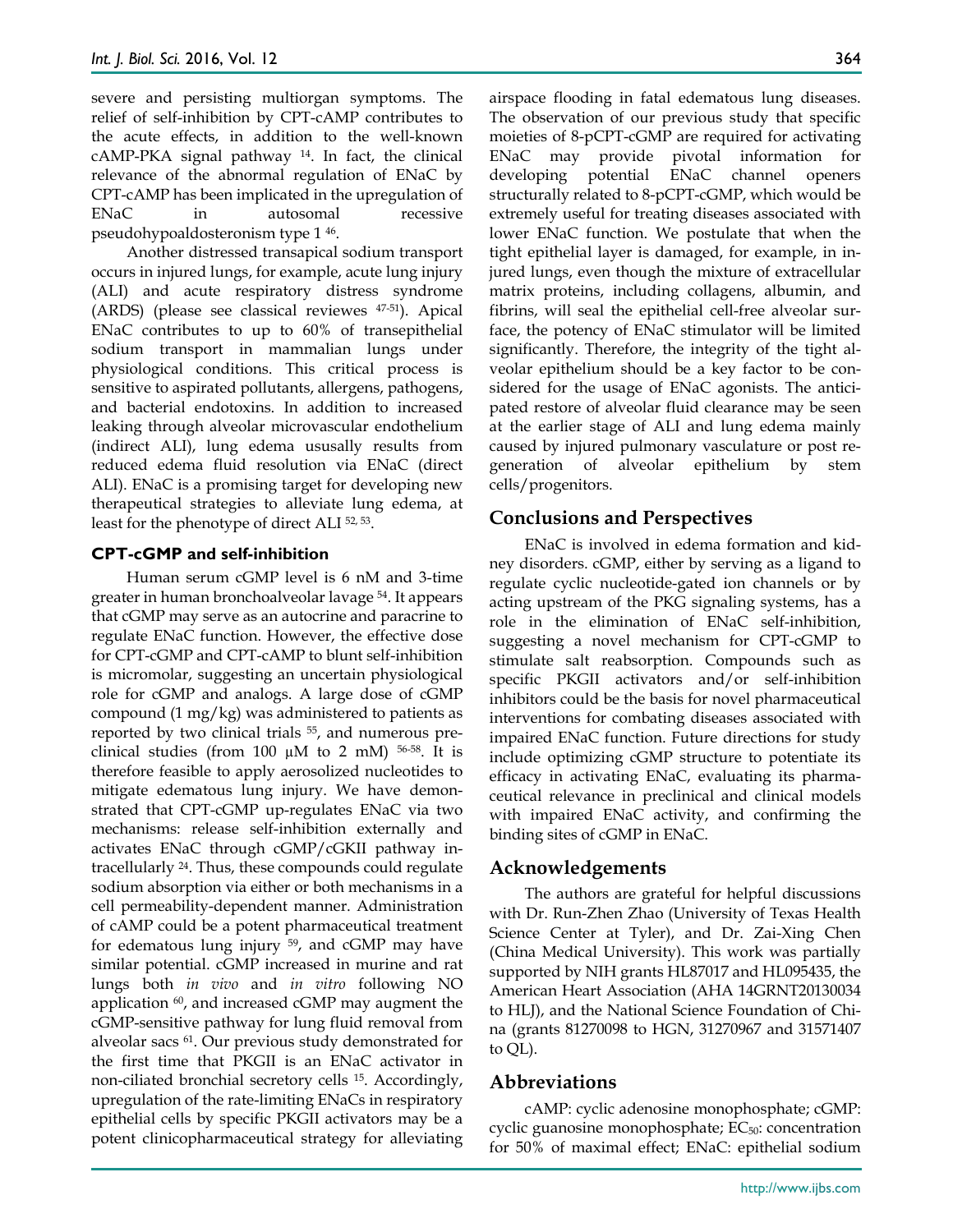channel; PKA: protein kinase A; PKG: protein kinase G; NO: nitric oxide

## **Competing Interests**

The authors declare no conflicts of interest.

### **References**

- 1. Lucas KA, Pitari GM, Kazerounian S, Ruiz-Stewart I, Park J, Schulz S, et al. Guanylyl cyclases and signaling by cyclic GMP. Pharmacol Rev. 2000; 52:375-414.
- 2. Kaupp UB, Seifert R. Cyclic nucleotide-gated ion channels. Physiol Rev. 2002; 82:769-824.
- 3. Gudi T, Huvar I, Meinecke M, Lohmann SM, Boss GR, Pilz RB. Regulation of gene expression by cGMP-dependent protein kinase. Transactivation of the c-fos promoter. J Biol Chem. 1996; 271:4597-600.
- 4. Edwards AS, Scott JD. A-kinase anchoring proteins: protein kinase A and beyond. Curr Opin Cell Biol. 2000; 12:217-21.
- 5. Kim E, Park JM. Identification of novel target proteins of cyclic GMP signaling pathways using chemical proteomics. J Biochem Mol Biol. 2003; 36:299-304.
- Horisberger JD, Chraibi A. Epithelial sodium channel: a ligand-gated channel? Nephron Physiol. 2004; 96:37-41.
- 7. Ronzaud C, Staub O. Ubiquitylation and control of renal Na+ balance and blood pressure. Physiology (Bethesda). 2014; 29:16-26.
- 8. Svenningsen P, Andersen H, Nielsen LH, Jensen BL. Urinary serine proteases and activation of ENaC in kidney--implications for physiological renal salt handling and hypertensive disorders with albuminuria. Pflugers Arch. 2015; 467:531-42.
- Zennaro MC, Hubert EL, Fernandes-Rosa FL. Aldosterone resistance: structural and functional considerations and new perspectives. Mol Cell Endocrinol. 2012; 350:206-15.
- 10. Ji HL, Su XF, Kedar S, Li J, Barbry P, Smith PR, et al. Delta-subunit confers novel biophysical features to alpha beta gamma-human epithelial sodium channel (ENaC) via a physical interaction. J Biol Chem. 2006; 281:8233-41.
- 11. Zhao RZ, Nie HG, Su XF, Han DY, Lee A, Huang Y, et al. Characterization of a novel splice variant of delta ENaC subunit in human lungs. Am J Physiol Lung Cell Mol Physiol. 2012; 302:L1262-72.
- 12. Canessa CM, Horisberger JD, Rossier BC. Epithelial sodium channel related to proteins involved in neurodegeneration. Nature. 1993; 361:467-70.
- 13. Ji HL, Song W, Gao Z, Su XF, Nie HG, Jiang Y, et al. SARS-CoV proteins decrease levels and activity of human ENaC via activation of distinct PKC isoforms. Am J Physiol Lung Cell Mol Physiol. 2009; 296:L372-83.
- 14. Molina R, Han DY, Su XF, Zhao RZ, Zhao M, Sharp GM, et al. Cpt-cAMP activates human epithelial sodium channels via relieving self-inhibition. Biochim Biophys Acta. 2011; 1808:1818-26.
- 15. Nie HG, Chen L, Han DY, Li J, Song WF, Wei SP, et al. Regulation of epithelial sodium channels by cGMP/PKGII. J Physiol. 2009; 587:2663-76.
- 16. Nie HG, Zhang W, Han DY, Li QN, Li J, Zhao RZ, et al. 8-pCPT-cGMP stimulates alphabetagamma-ENaC activity in oocytes as an external ligand requiring specific nucleotide moieties. Am J Physiol Renal Physiol. 2010; 298: F323-34.
- 17. Broderick KE, Zhang T, Rangaswami H, Zeng Y, Zhao X, Boss GR, et al. Guanosine 3',5'-cyclic monophosphate (cGMP)/cGMP-dependent protein kinase induce interleukin-6 transcription in osteoblasts. Mol Endocrinol. 2007; 21:1148-62.
- 18. Schlossmann J, Feil R, Hofmann F. Signaling through NO and cGMP-dependent protein kinases. Ann Med. 2003; 35:21-7.
- Reger AS, Yang MP, Koide-Yoshida S, Guo E, Mehta S, Yuasa K, et al. Crystal structure of the cGMP-dependent protein kinase II leucine zipper and Rab11b protein complex reveals molecular details of G-kinase-specific interactions. J Biol Chem. 2014; 289:25393-403.
- 20. Nie HG, Zhang W, Han DY, Li QN, Li J, Zhao RZ, et al. 8-pCPT-cGMP stimulates alphabetagamma-ENaC activity in oocytes as an external ligand requiring specific nucleotide moieties. Am J Physiol Renal Physiol. 2010; 298:F323-34.
- 21. Renauld S, Allache R, Chraibi C. Ile481 from the guinea pig alpha-subunit plays a major role in the activation of ENaC by cpt-cAMP. Cell Physiol Biochem. 2008; 22:101-8.
- 22. Ji HL, Zhao RZ, Chen ZX, Shetty S, Idell S, Matalon S. delta ENaC: a novel divergent amiloride-inhibitable sodium channel. Am J Physiol Lung Cell Mol Physiol. 2012; 303:L1013-26.
- 23. Edelheit O, Ben-Shahar R, Dascal N, Hanukoglu A, Hanukoglu I. Conserved charged residues at the surface and interface of epithelial sodium channel subunits--roles in cell surface expression and the sodium self-inhibition response. FEBS J. 2014; 281:2097-111.
- 24. Han DY, Nie HG, Su XF, Shi XM, Bhattarai D, Zhao M, et al. 8-(4-chlorophenylthio)-guanosine-3',5'-cyclic monophosphate-Na stimulates human alveolar fluid clearance by releasing external Na+ self-inhibition of epithelial Na+ channels. Am J Respir Cell Mol Biol. 2011; 45:1007-14.
- 25. Sheng S, Bruns JB, Kleyman TR. Extracellular histidine residues crucial for Na+ self-inhibition of epithelial Na+ channels. J Biol Chem. 2004; 279:9743-9.
- 26. Collier DM, Snyder PM. Extracellular chloride regulates the epithelial sodium channel. J Biol Chem. 2009; 284:29320-5.
- 27. Chraibi A, Horisberger JD. Na self inhibition of human epithelial Na channel: temperature dependence and effect of extracellular proteases. J Gen Physiol. 2002; 120:133-45.
- 28. Chraibi A, Horisberger JD. Dual effect of temperature on the human epithelial Na+ channel. Pflugers Arch. 2003; 447:316-20.
- 29. Roch A, Shlyonsky V, Goolaerts A, Mies F, Sariban-Sohraby S. Halothane directly modifies Na+ and K+ channel activities in cultured human alveolar epithelial cells. Mol Pharmacol. 2006; 69:1755-62.
- 30. Luger A, Turnheim K. Modification of cation permeability of rabbit descending colon by sulphydryl reagents. J Physiol. 1981; 317:49-66.
- 31. Friis S, Nielsen R. Effect of the putative Ca2+-receptor agonist Gd3+ on the active transepithelial Na+ transport in frog skin. J Membr Biol. 2001; 184:291-7.
- 32. Li JH, Lindemann B. Chemical stimulation of Na transport through amiloride-blockable channels of frog skin epithelium. J Membr Biol. 1983; 75:179-92.
- 33. Zeiske W, Lindemann B. Chemical stimulation of Na+ current through the outer surface of frog skin epithelium. Biochim Biophys Acta. 1974; 352:323-6.
- 34. Ferreira KT, Guerreiro MM, Svensson WM. The mechanism of action of Cu2+ on the frog skin. Biochim Biophys Acta. 1979; 552:341-5.
- 35. Sheng S, Carattino MD, Bruns JB, Hughey RP, Kleyman TR. Furin cleavage activates the epithelial Na+ channel by relieving Na+ self-inhibition. Am J Physiol Renal Physiol. 2006; 290:F1488-96.
- 36. Molina R, Han DY, Su XF, Zhao RZ, Zhao M, Sharp GM, et al. Cpt-cAMP activates human epithelial sodium channels via relieving self-inhibition. Biochim Biophys Acta. 2011; 1808:1818-26.
- 37. Garty H, Benos DJ. Characteristics and regulatory mechanisms of the amiloride-blockable Na+ channel. Physiol Rev. 1988; 68:309-73.
- 38. Collier DM, Snyder PM. Extracellular protons regulate human ENaC by modulating Na+ self-inhibition. J Biol Chem. 2009; 284:792-8.
- Hughey RP, Carattino MD, Kleyman TR. Role of proteolysis in the activation of epithelial sodium channels. Curr Opin Nephrol Hypertens. 2007; 16:444-50.
- 40. Mukherjee A, Mueller GM, Kinlough CL, Sheng N, Wang Z, Mustafa SA, et al. Cysteine palmitoylation of the gamma subunit has a dominant role in modulating activity of the epithelial sodium channel. J Biol Chem. 2014; 289:14351-9.
- 41. Chen Z, Zhao R, Zhao M, Liang X, Bhattarai D, Dhiman R, et al. Regulation of epithelial sodium channels in urokinase plasminogen activator deficiency. Am J Physiol Lung Cell Mol Physiol. 2014; 307:L609-17.
- 42. Chen J, Kleyman TR, Sheng S. Gain-of-function variant of the human epithelial sodium channel. Am J Physiol Renal Physiol. 2013; 304:F207-13.
- 43. Wang YB, Leroy V, Maunsbach AB, Doucet A, Hasler U, Dizin E, et al. Sodium transport is modulated by p38 kinase-dependent cross-talk between ENaC and Na,K-ATPase in collecting duct principal cells. J Am Soc Nephrol. 2014; 25:250-9.
- 44. Graffe CC, Bech JN, Lauridsen TG, Pedersen EB. Urinary excretion of AQP2 and ENaC in autosomal dominant polycystic kidney disease during basal conditions and after a hypertonic saline infusion. Am J Physiol Renal Physiol. 2014; 302:F917-27.
- 45. Dirlewanger M, Huser D, Zennaro MC, Girardin E, Schild L, Schwitzgebel VM. A homozygous missense mutation in SCNN1A is responsible for a transient neonatal form of pseudohypoaldosteronism type 1. Am J Physiol Endocrinol Metab. 2011; 301:E467-73.
- 46. Bubien JK, Ismailov II, Berdiev BK, Cornwell T, Lifton RP, Fuller CM, et al. Liddle's disease: abnormal regulation of amiloride-sensitive Na+ channels by beta-subunit mutation. Am J Physiol. 1996; 270:C208-13.
- 47. Matthay MA, Folkesson HG, Clerici C. Lung epithelial fluid transport and the resolution of pulmonary edema. Physiol Rev. 2002; 82:569-600.
- 48. Berthiaume Y, Matthay MA. Alveolar edema fluid clearance and acute lung injury. Respir Physiol Neurobiol. 2007; 159:350-9.
- 49. Matalon S, Lazrak A, Jain L, Eaton DC. Invited review: biophysical properties of sodium channels in lung alveolar epithelial cells. J Appl Physiol. 2002; 93:1852-9.
- 50. Eaton DC, Helms MN, Koval M, Bao HF, Jain L. The contribution of epithelial sodium channels to alveolar function in health and disease. Annu Rev Physiol. 2009; 71:403-23.
- 51. Matalon S, Bartoszewski R, Collawn JF. Role of Epithelial Sodium Channels (ENaC) In the Regulation of Lung Fluid Homeostasis. Am J Physiol Lung Cell Mol Physiol. 2015:ajplung 00319 02015.
- 52. Czikora I, Alli A, Bao HF, Kaftan D, Sridhar S, Apell HJ. A novel tumor necrosis factor-mediated mechanism of direct epithelial sodium channel activation. Am J Respir Crit Care Med. 2014; 190:522-32.
- 53. Giraldez T, Dominguez J, Alvarez de la Rosa D. ENaC in the brain--future perspectives and pharmacological implications. Curr Mol Pharmacol. 2013; 6:44-9.
- 54. Arias-Diaz J, Vara E, Torres-Melero J, Garcia C, Baki W, Ramirez-Armengol JA, Role of Epithelial Sodium Channels (ENaC) In the Regulation of Lung Fluid Homeostasis. Nitrite/nitrate and cytokine levels in bronchoalveolar lavage fluid of lung cancer patients. Cancer. 1994; 74:1546-51.
- 55. Sandera P, Hillinger S, Stammberger U, Schoedon G, Zalunardo M, Weder W, Role of Epithelial Sodium Channels (ENaC) In the Regulation of Lung Fluid Homeostasis. 8-Br-cyclic GMP given during reperfusion improves post-transplant lung edema and free radical injury. J Heart Lung Transplant. 2000; 19:173-8.